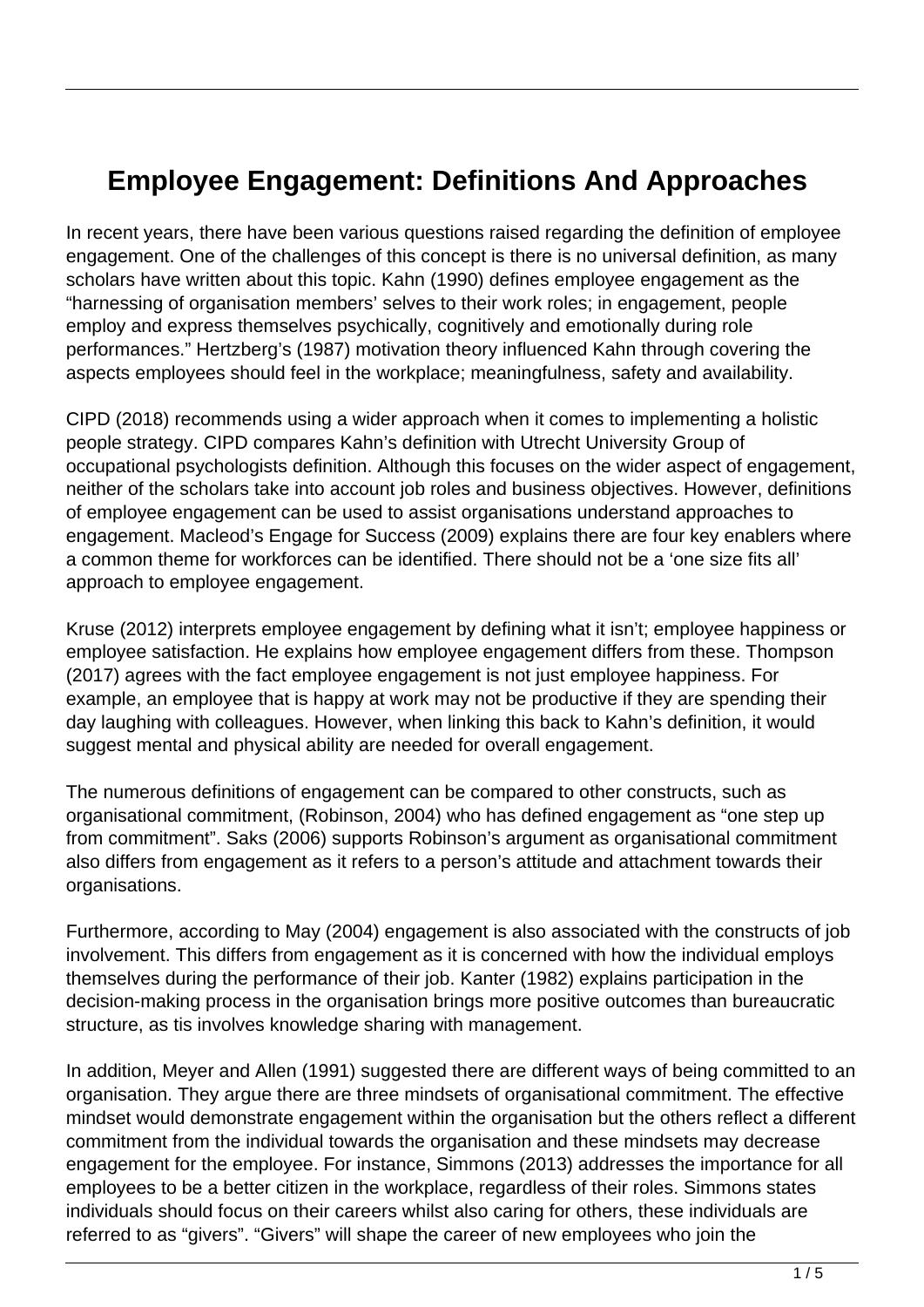organisation and they will assist to direct and motivate others.

To demonstrate, at Future Biogas employees are treated as individuals and refer to the organisation as a family. This is recognised by employees helping each other out regardless of their role or job description, as they committed to getting tasks completed to contribute to achieving the organisational goals and the growth of the business within the industry.

Thomson (2019) suggests Sodexo describes discretionary effort as 'going the extra mile' and argues if your employee is committed to their organisation, it is something they will demonstrate on a regular basis. Sodexo describes discretionary behaviour is the difference between what an individual has to do to and what they want to do in the workplace. Sodexo recognises if an employee is representing discretionary effort by questioning the behaviours displayed by individuals.

An example of going the extra mile at Future Biogas (FB). FB held a charity event for Red Nose Day, the event was held outside of working hours and involved a few hours traveling time for some. However, FB witnessed employees displaying discretionary effort, as they volunteered to be involved, as they wanted to help the organisation reach their fundraising target. It was not compulsory for employees to attend and they were not being paid for this. Jones (2013) states "if people want to, rather than have or need to, magic happens" and this was exhibited through FB employees.

In relation to discretionary efforts made by employees, Hutchinson (2013) states the casual chain model reflects performance of employees as there are various factors which need to be met to reach this goal. Hutchinson recognises managers need to develop and influence employees' abilities and increase their motivation for discretionary effort. Macleod and Clarke (2009) also suggest engaging managers. As an enabler for employee engagement, managers need to focus on their people, provide them with support and treat them as individuals in order for them to display the wanted behaviours and commitment.

Moreover, there are various types of engagement within organisations; engaged, non-engaged and disengaged. Maslach (2018) states a full workforce of engaged employees will lead to high levels of energy. This means they will be motivated and focused on their work, allowing them to be high performers. However, this can lead to employees becoming burnt out and can lead to possible absences. The state of burnout addressed by Maslach eventually destroys enthusiasm, spirit and joy of individuals and can leads to exhaustion.

Another category of this concept is non-engagement. Non-engaged staff are required in every organisation and often recognised as the employees who are committed to their role from 9am to 5pm and do not wish to go the extra mile. In comparison to this, another group of this concept is disengagement. McKeerver (2014) classifies a disengaged employee as a "silent killer". This is because you may not hear or see this employee, but they have a great impact on sabotaging other employees and the organisation.

Employees can become disconnected from their organisation when the psychological contract has not been fulfilled. The psychological contract refers to the unwritten expectations between the employer and employee. The concept was developed by Rosseau (1995) where she explained the psychological contract includes informal arrangements, mutual beliefs and common ground and perceptions between the two parties. The unofficial contract evolves based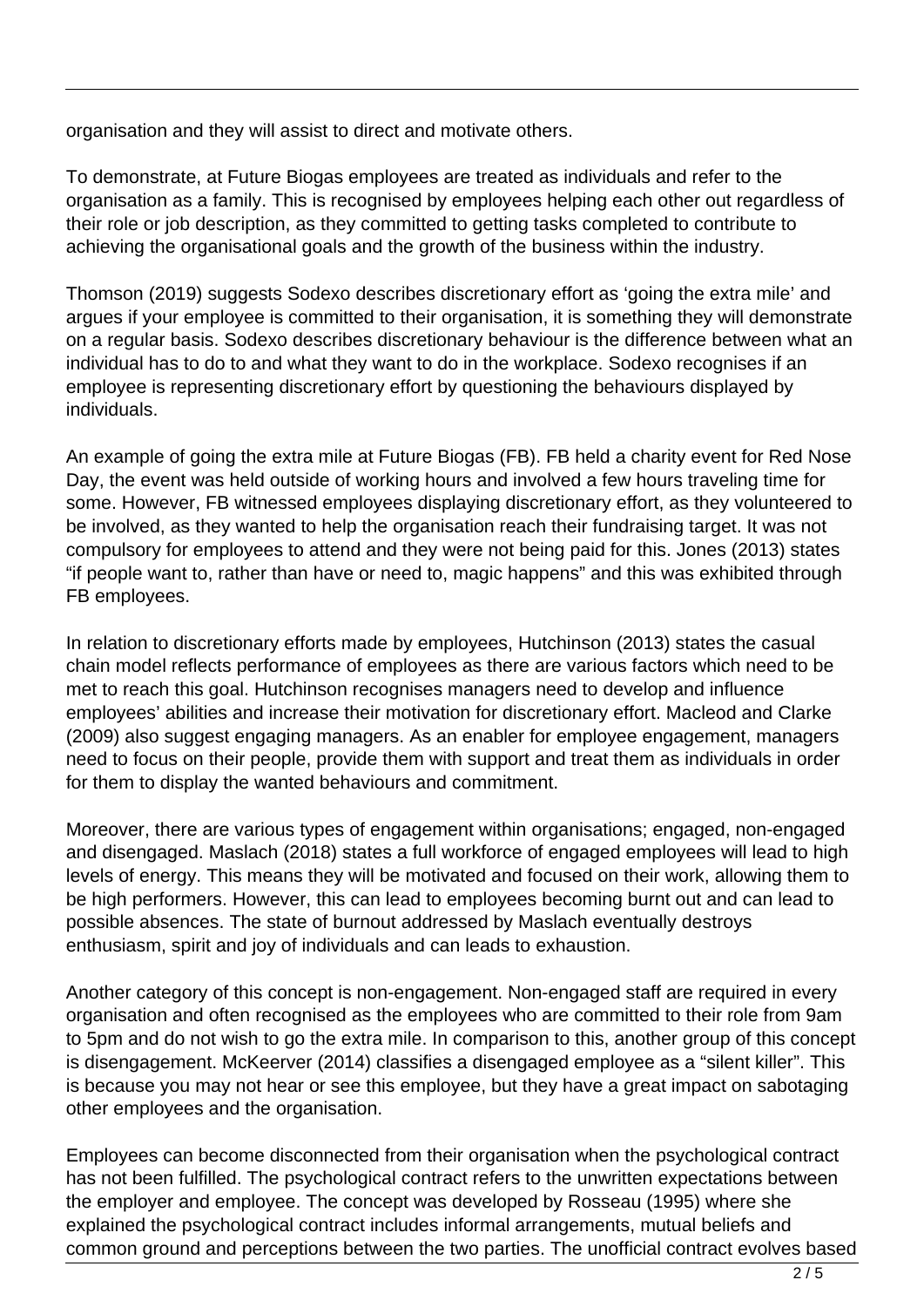on communication between both parties. Breaches of the unofficial contract can damage the relationship between the parties, leading to reduced productivity, hostility, and disengagement.

Some of the aspects covered in a psychological contract may be job security, career prospects, training and development, fairness of pay and benefits, employers reputation and the impact they have on society. The legal, written contract of employment offers a limited representation of the human relationship between the employer and employees. Therefore, it can be considered the psychological contract may be more powerful as it influences the behaviour and actions of workers on a daily basis. Hutchinson (2013) explains the concept of the psychological contract is beneficial to our understanding of employer actions at work and also their understandings of human resources, allowing there to be two different views of psychological contracts.

Firstly, one view of the psychological contract is based on the work of Schein, who explains it is a set of unwritten reciprocal expectations between an individual and the organisation. For example, promises made during the recruitment stage such as promotions, salary increases, recognition and development. If this was mentioned at the start of the formation of the relationship then the employee will be expecting this.

Secondly, another view of this is Rousseu (1995) who argues your own beliefs are shaped by the organisation as an exchange. Each person has an individual contract with their employer. The relationship between the employee and employer can become strained as each employee is different and have different perceptions of what is expected dependent on what the employer has informed them of.

As each employee has different expectations from the organisation, the concept of the psychological contract is very broad. Briner (2018) explains the psychological contract consists of conditional and implicit promises. Therefore, when the employee feels as though the promises in the psychological contract have not been adhered, employees become disengaged from the organisation. An example of being disengaged would be withdrawing from making an effort which could eventually lead to non-engagement. However, when employees feel as though their expectations are being met and the psychological contract has been fulfilled, they will be more willing to make more effort.

Patterns and trends of the psychological contracts have been observed over time. For years, the traditional approach has focused on the promise of job security. Whereas, the modernist approach now focuses on learning an development whilst trying to ensure individuals remain employable throughout their careers. Rousseau's (1995) study examines the difference between North America and France. She explains there is more parties for the psychological contract in France compared to the USA as they have more representation from unions. Not only is creating the contract complicated due to multiple parties, but change is more complicated as it is hard to align them all.

Due to the psychological contract being individual, some people may want fluidity in their career and want to explore different fields of work, whereas others may still highly value job security. Employee engagement has evolved due to various internal and external factors such as uncertain economic conditions i.e. Brexit, increase in technology facilitating production processes and shaping the demand for skills, flexible working, redundancies and putting more pressure on employees. Due to the significance of these aspects, employers must focus on the key aspects of the employment deal they have with their staff in order to be able to retain the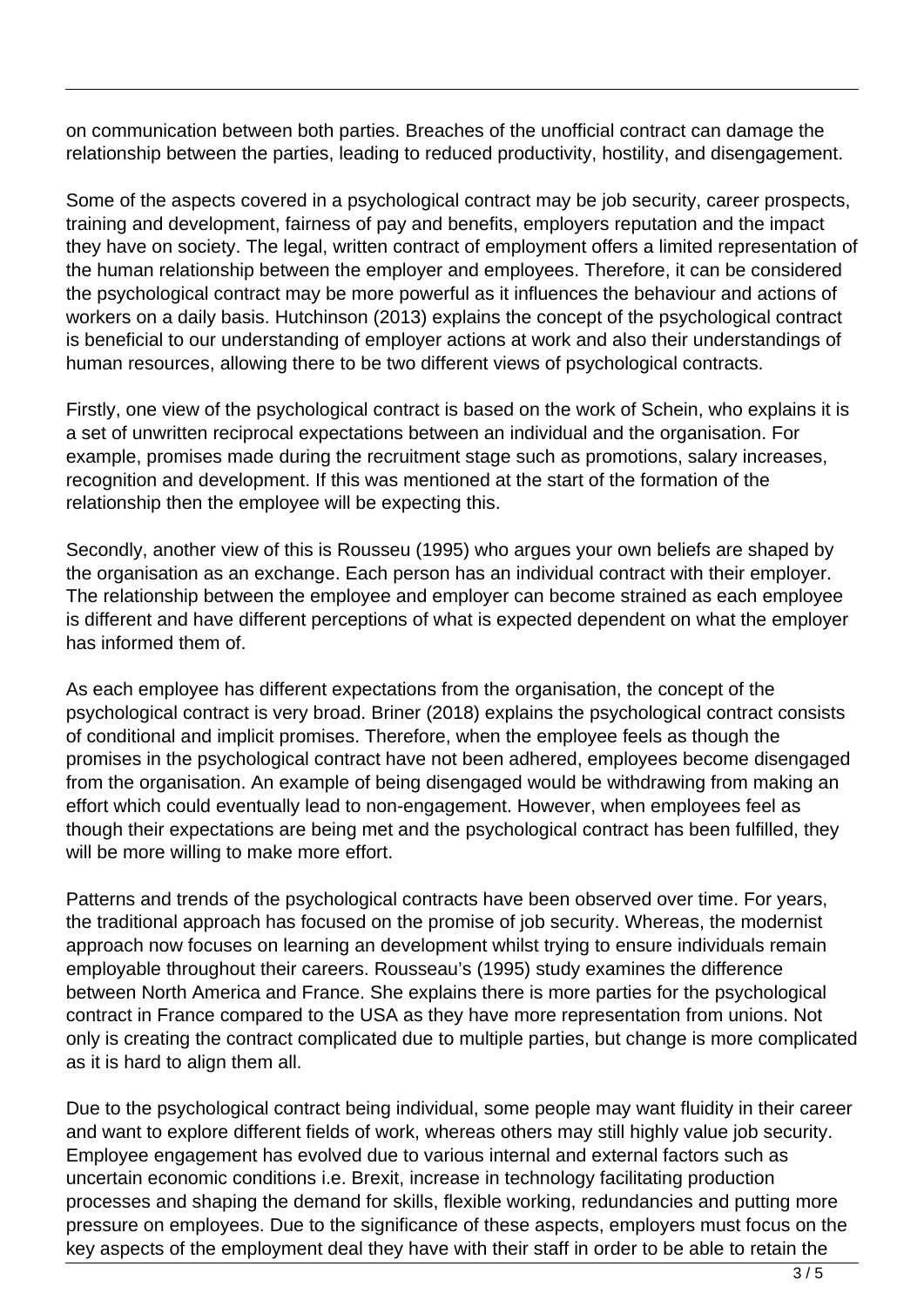talent required. The psychological contract therefore offers a foundation for monitoring employees attitudes which affects engagement.

Bridger (2015) explains employees must be rewarded for good performance and punished for behaviour the organisation discourages. This is known as the carrot and stick approach. The main drive that powers human behaviour is the drive to respond. Taylorism (1911), also known as scientific management, states how removing responsibility of the role from the employee and giving this responsibility to managers has increased efficiency (Armstrong, 2017). Also, Ford (1914) introduced assembly lines which removed responsibility further. In 1963 Hertzberg with vertical job loading. Hackman and Oldham (1974) reinforce this theory with the job design theory (Armstrong, 2017).

Role Autonomy is when employees are given the task and expected outcome but how they do it and who they work with is down to them. (Bridger,2018). This is not always possible in certain roles, for example the products being made at Hewland have to be accurate and precise which leaves little room for autonomy in the production of the parts. However according to Bridger (2018) providing employees with small tasks such as organising the team rota can increase the feeling of autonomy and also give them a voice.

Purcell et al's (2003) Big Idea theory explains successful organisations are those whose mission, vision and goals are transparent and communicated throughout the organisation. This is installed within employees from day one of onboarding, allowing the individual to be aware of how their role and responsibilities contribute with the organisation's goals. This reflects integrity within the organisation. Macleod and Clarke (2009) report suggests for organisations to create cultures of engagement HR need to focus strategies and practices around the key enablers; strategic narrative, engaging managers, employee voice and integrity.

Organisations who encourage the top down, bottom up approaches will be more successful in ensuring EE, as this provides employees with a voice. The top down approaches enable leaders to role model the behaviours and identify the values to employees. The bottom down approach encourages employees to voice their ideas and share knowledge. Employees will gain recognition from knowledge sharing and could empower themselves as an expert in an area from doing so.

HR need to ensure horizontal and vertical alignment within their practices and strategies alongside the organisations mission, vison and goals. Organisation who avoid working in silos will ensure they work in alignment, as departments and employees will have clear communication and be aware of what people are working on to ensure there is no duplication of workload, budgets and wasting employees time. Gleeson (2013) suggests silo working will reduce morale, efficiency and productivity of the organisation.

In order to have a successful management team, there must be an input into the organisational strategy aswell as to design and implement the people management and development practices that support it. One area which can be focused on is the employer brand. Organisations should be clear on what they expect from the employee and also offer the employee. For instance, Newrest have created a set of values and a stated mission which is also known as an employee value proposition which employees will recognise.

HR practices have been able to develop along with employee demands over the years in order